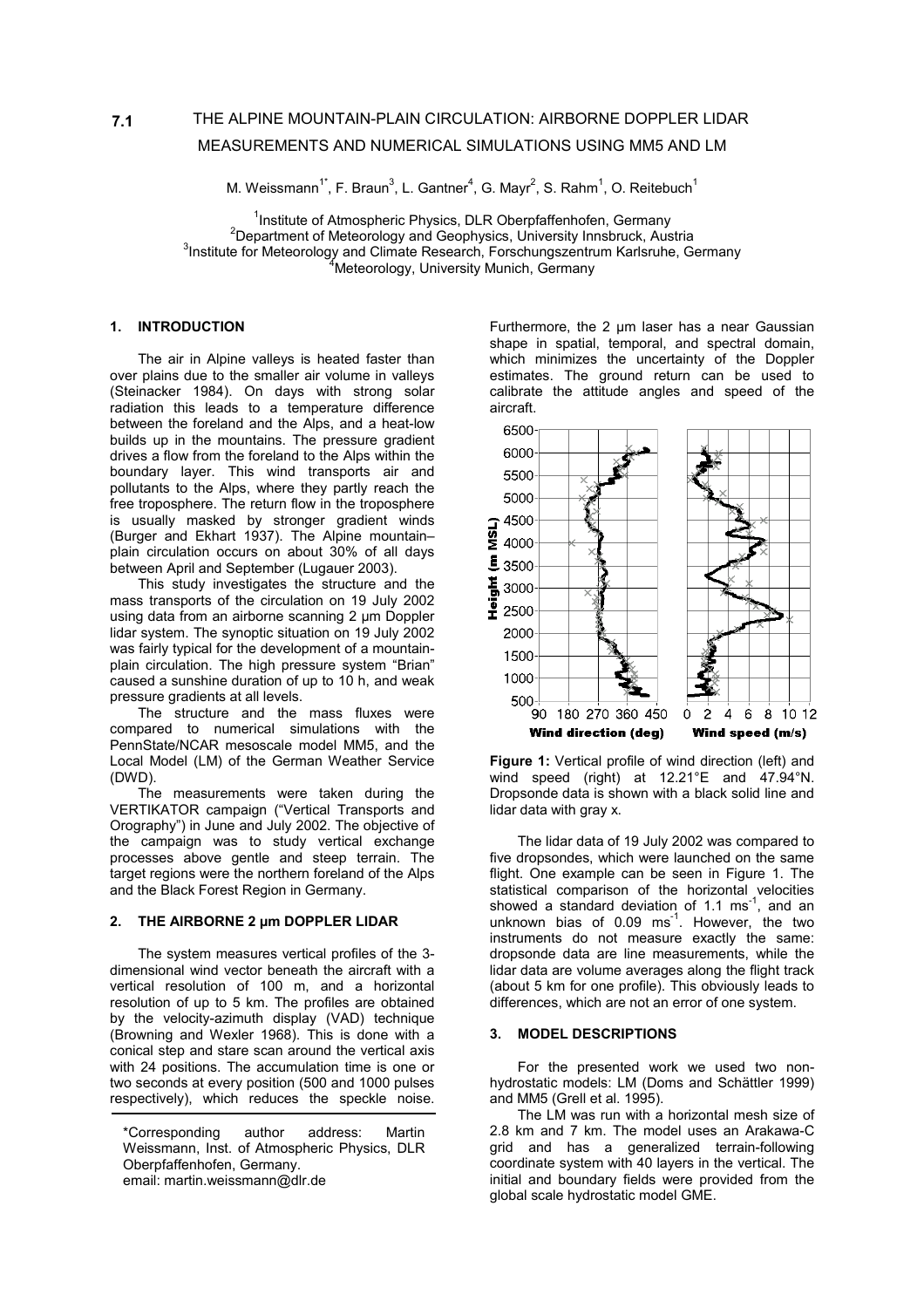The MM5 was run with several interactively nested grids in a forecast domain covering most of Europe and the Mediterranean. The model uses a terrain-following coordinate system with 38 layers in the vertical. The initial fields were taken from the ECMWF analyses at 19 July 0000 UTC.

#### **4. STRUCTURE OF THE CIRCULATION**

The mountain-plain circulation on 19 July 2002 could be documented with three vertical crosssections of Doppler lidar data (Figure 2): one crosssection parallel to the flow (north-south, black line on Figure 2), and two cross-sections perpendicular to the circulation (west-east, red and blue line on Figure 2). The northern west-east cross-section is shown in Figure 3.

The lidar data showed a layer with northerly flow (flow towards the Alps) and wind speeds of about  $1 - 4$  ms<sup>-1</sup> in the lower part of the boundary layer (Figure 3). Northerly flow extended about 80 km into the Alpine foreland to north of the Alps. The layer increased in depth from 800 m to the north to 1200 m at the rim of the Alps. The height of the boundary layer increased from about 2000 m MSL in the foreland to 4200 m MSL above the Alps. Westerly winds were observed above the boundary layer.

With the use of lidar wind data it was possible to quantify the mass flux through the west-east cross-sections. The density was calculated with the temperature and pressure data of five dropsondes. The calculated mass flux through the northern cross-section (Figure 3, length = 223 km) was 4.9 \*  $10^8$  kg s<sup>-1</sup>, the flux through the southern crosssection was 3.9  $*$  10<sup>8</sup> kg s<sup>-1</sup>. This means that nearly the whole air in the lowest kilometer of the atmosphere between Munich and the Alps is transported to the Alps on a sunny day in summer.

Southwesterly winds were observed between 2000 and 3000 m MSL, which indicate the return flow.

## **5. EVALUATION OF SIMULATIONS**

All simulations were able to reproduce the general circulation, the temperature, and the humidity field.



**Figure 2:** The investigation area at the northern Alpine rim with the location of Munich, the Inn Valley (Inntal), and the lidar cross-sections.

Even the two simulations with a coarse mesh of 6 km (MM5) and 7 km (LM) were able to reproduce a mass flux from the foreland to the Alps. At the northern west-east cross-section: the mass flux in all four model runs was within a range of 86 - 122% of the flux derived from the lidar data. On the southern cross-section the simulations overestimated the mass flux by up to 46%.

#### **6. VERTICAL MOTIONS**

It is possible to determine vertical velocities from airborne Doppler lidar measurements. With a fixed scanning angle the lidar can be used to measure the structure of updrafts and downdrafts (Figure 4). In the scanning mode the lidar measures mean profiles of vertical velocities (Figure 5). The magnitude of these mean vertical velocities (net rise/sinking) is very small (up to  $0.1 \text{ ms}^{-1}$ ), which is a challenging task for airborne Doppler lidar. However, the speed of the ground return can be used to calibrate the aircraft attitude angles and speed. After this correction the mean vertical velocity of the ground return was  $-2 * 10^{-3}$  ms<sup>-1</sup> on the southern cross-section and  $-7$   $*$  10<sup>-3</sup> ms<sup>-1</sup> on the northern cross-section.



**Figure 3:** Vertical cross-sections of wind direction (top) and wind speed (bottom) along the red line on Figure 2: lidar data (left), LM run with mesh size 2.8 km (middle), and MM5 run with mesh size 2 km (right).